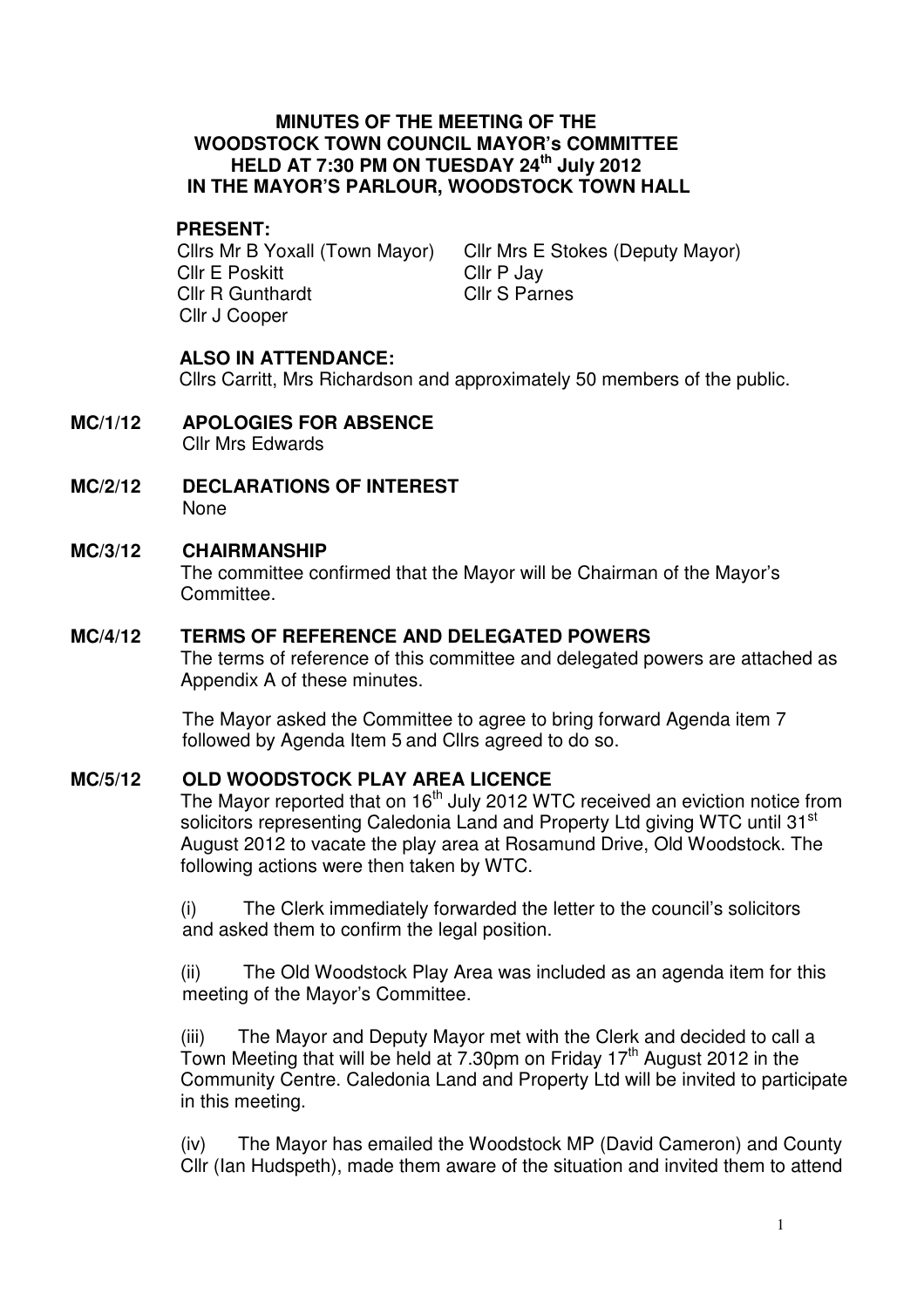the town meeting. Mr Cameron's office has advised that they are making enquiries into this matter.

Discussion followed during which some residents raised the fear that the WTC eviction from the play area suggested that Caledonia Land and Property Ltd might be planning to build houses on this area of land. The recommendations of the WTC solicitor were read out by the town clerk. The Town Clerk recommended that residents start a petition and involve residents from other parts of the town as the closure of this play area would impact upon them.

Cllr Poskitt proposed, Cllr Gunthardt, seconded and the Mayor's Committee unanimously

## **RESOLVED**

That WTC deplores the actions of Caledonia Land and Property Ltd., and the notice they have served on the Council to quit the Old Woodstock Play Area. Caledonia Land and Property Ltd. claim to be 'an investment company with strong family values, [who] believe in the highest standards of integrity and take our environmental and social responsibilities very seriously. Each year we make small donations to charities with a connection to our historic interests or portfolio companies. We also encourage employees to support local voluntary organisations and charitable causes.' We seek assurances from Caledonia that they will engage with us in face to face dialogue with the Council in order to find a solution to the problem that will not require the children of Old Woodstock to travel to the far side of the town for recreation.

It was recommended that letters be sent to His Grace, The Duke of Marlborough and also Charles Ponsonby, Chairman of the Oxfordshire Association for Young People (OAYP) .

Cllr Carritt left the meeting at this point.

## **MC/6/12 FINANCE MATTERS**

(i) Timetable for Finance Matters for the Year The committee noted the timetable for finance matters for 2012.

## (ii) Calendar of Internal Reviews

The Finance Assistant explained what the internal reviews are and why it is important that some are undertaken on a regular basis. WTC follows the national guidelines. One key requirement is for the bank reconciliation to be examined regularly. WTC currently requires 3 Cllrs to undertake the internal reviews, however WTC now has less Cllrs and there are availability issues. It was therefore recommended that in future two Cllrs would undertake the internal reviews, the bank reconciliation would be checked bi-monthly and that in every other month a different one of the other existing internal reviews would be undertaken. The Mayor endorsed these recommendations as did Cllr Jay who reminded Cllrs of their obligation to check the council's financial management.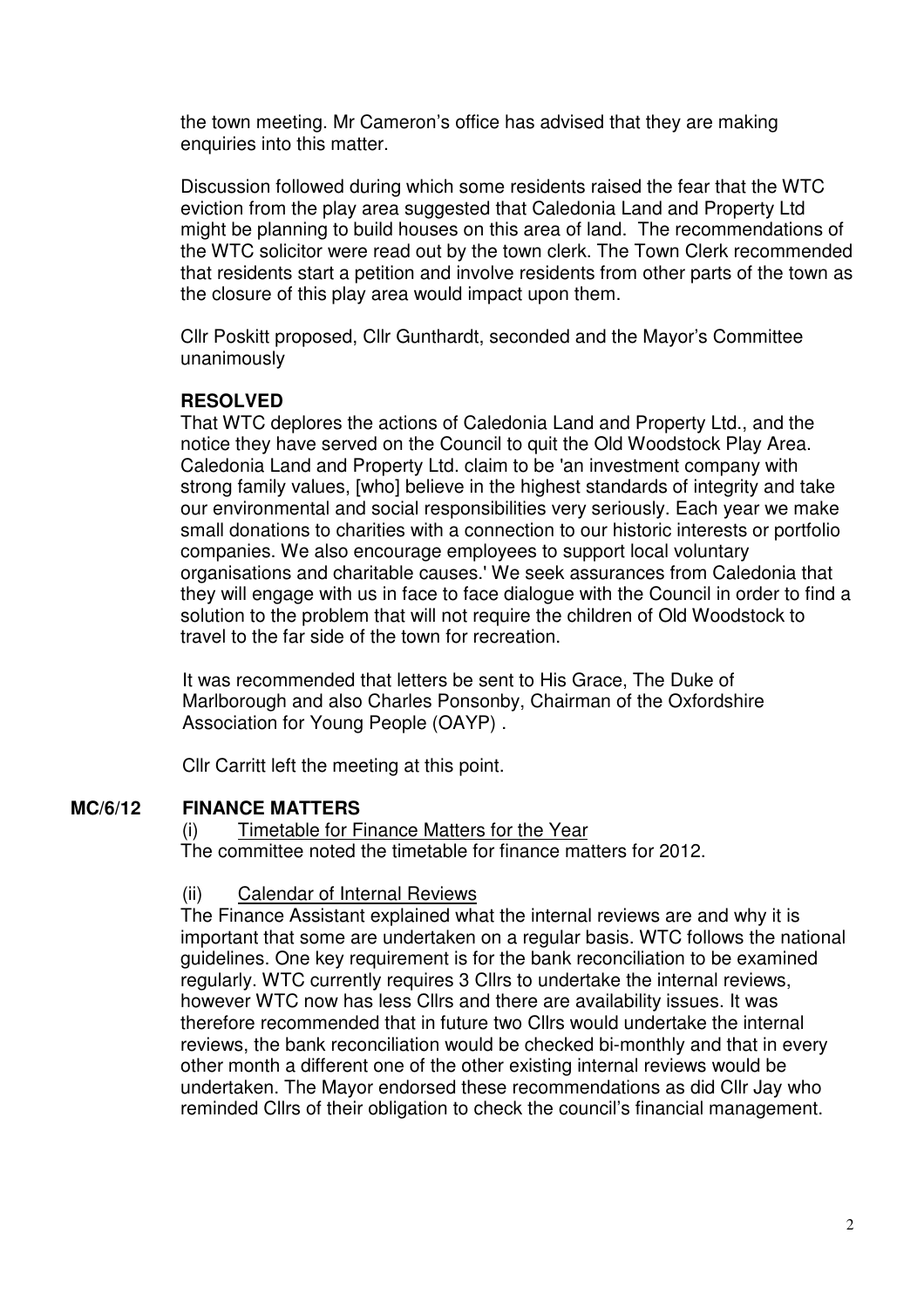# **RESOLVED** (Unanimous)

That two Cllrs will undertake the internal reviews, the bank reconciliation will be checked bi-monthly and that in every other month a different one of the other existing internal reviews will be undertaken.

# (iii) Review of the Internal Auditor

The clerk reported that it was normal practice to periodically review its service providers including the internal auditor. Two quotations for this service have already been obtained and a third is being sought.

# **RESOLVED**

That details of the quotations will be reported to the next Mayor's Committee meeting.

# (iv) Review of the Risk Assessment

The clerk noted that the current risk assessment package was cumbersome and took a long time to action. She reported that Cllr Carritt has indicated his willingness to help review and streamline the current process. Cllr Poskitt also offered to assist with this project.

# **RESOLVED**

That the clerk will work with Cllrs Carritt and Poskitt to review and simplify the WTC risk assessment.

## (v) Revised Barclays Bank Mandate

It was agreed that the Barclays bank mandate needs to be amended to remove former Cllrs and add those current Cllrs that are usually available during the day as signatories.

# **RESOLVED**

That the Barclays Bank Mandate should be amended - this will require affirmation by the full town council in order that this resolution is minuted in the town council minutes.

(vi) Electronic Banking

Electronic banking was discussed.

# **RESOLVED**

The town clerk will confirm with NALC what councils are permitted to do and also ask Banbury Town Council for details of their procedure for using BACS payments.

## (vii) Review of Grants Policy

The clerk recommended that the Grants Policy and paperwork be reviewed as good practice. She presented the key differences between current WTC procedures and those of a 'quality 'council based in Oxfordshire.

## **RESOLVED**

(i) The Clerk will review the current application form and present the updated version to full council for consideration in August.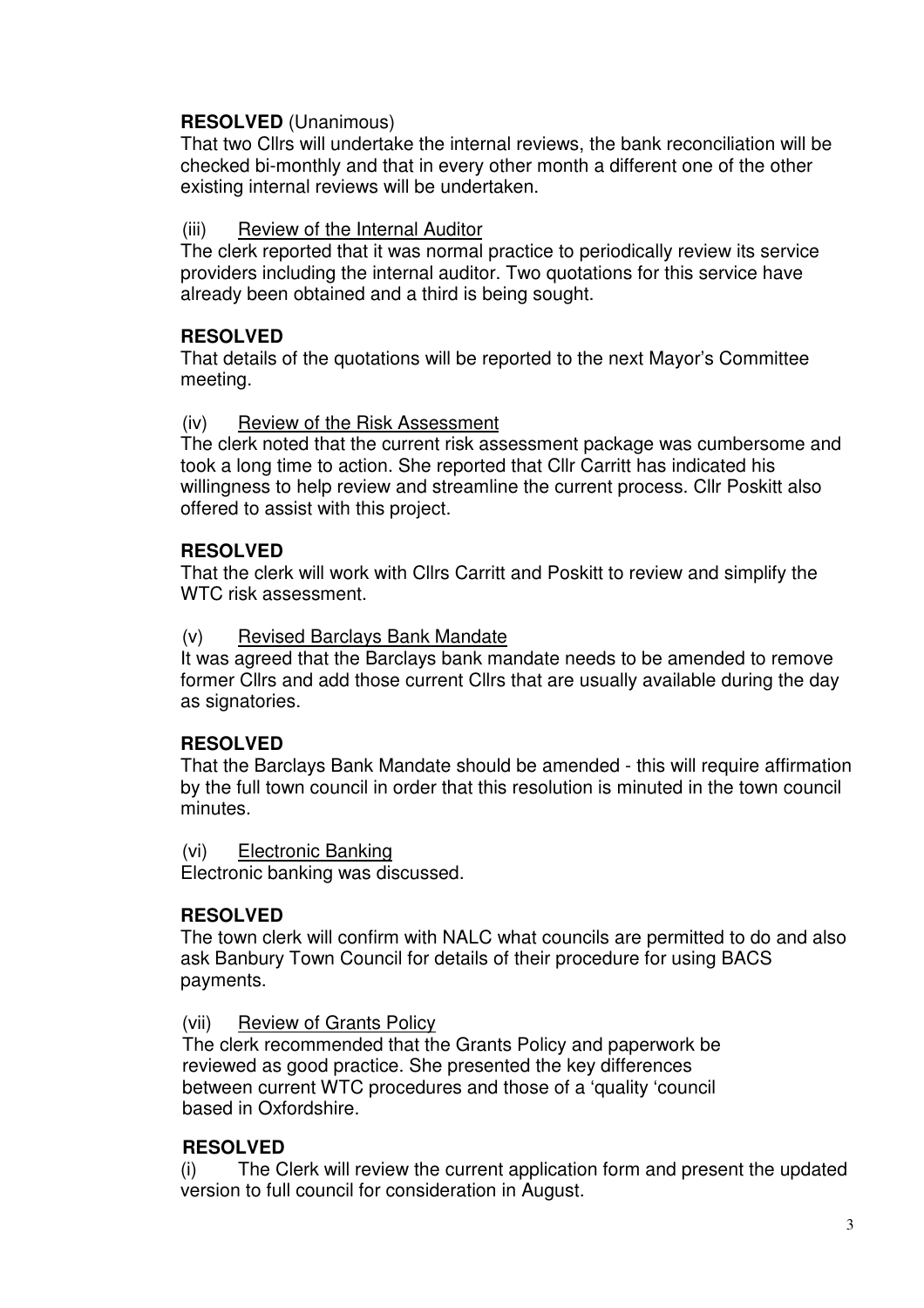(ii) The Clerk will present recommendations for a new policy document to the next Mayor's committee meeting.

(iii) The deadline for the receipt of properly completed grant applications will be 27<sup>th</sup> October 2012.

Cllr J Cooper had been unable to attend the start of the meeting due to a previous district council commitment but joined the Mayor's committee meeting at this point.

# **MC/7/12 PLANNING MATTERS**

#### (i) The Holdings

It was noted that the Clerk had worked with Cllr Parnes to draft a letter to Mr A Tucker at WODC to enquire why the objections of residents and WTC to this planning application had been ignored. The Mayor has also written to Mr Barry Norton at WODC separately.

#### (ii) Planning Application

The committee received and considered the following planning application.

Ref: 12/1109/P/FP – 8 Park Lane, Woodstock Erection of single storey rear extension and dormer window.

## **RESOLVED**

That WTC has no comment to make about this planning application.

# **MC/8/12 PROPERTY MATTERS**

## **RESOLVED**

## **EXCLUSION OF THE PUBLIC AND PRESS**

That in view of the special or confidential nature of the business about to be transacted, it is advisable in the public interest that the public be temporarily excluded and they are asked to withdraw whilst the next item was discussed.

#### (i) War Memorial

The need for, and potential cost of, cleaning the War Memorial (particularly the surrounding flag stones) was discussed. The Mayor reported that the cleaning of the flag stones was a H&S matter of some urgency. One quotation has already been received.

## **RESOLVED** (4 votes for, non against)

That the Clerk will seek further quotations in order to try and ensure that the flag stones around the War Memorial are cleaned before 8<sup>th</sup> August 2012.

#### (ii) Meeting with Carter Jonas

The Mayor reported that he and Cllr Parnes had recently met with the WTC property managers, Carter Jonas. The clerk asked that she be included in any future meetings with Carter Jonas.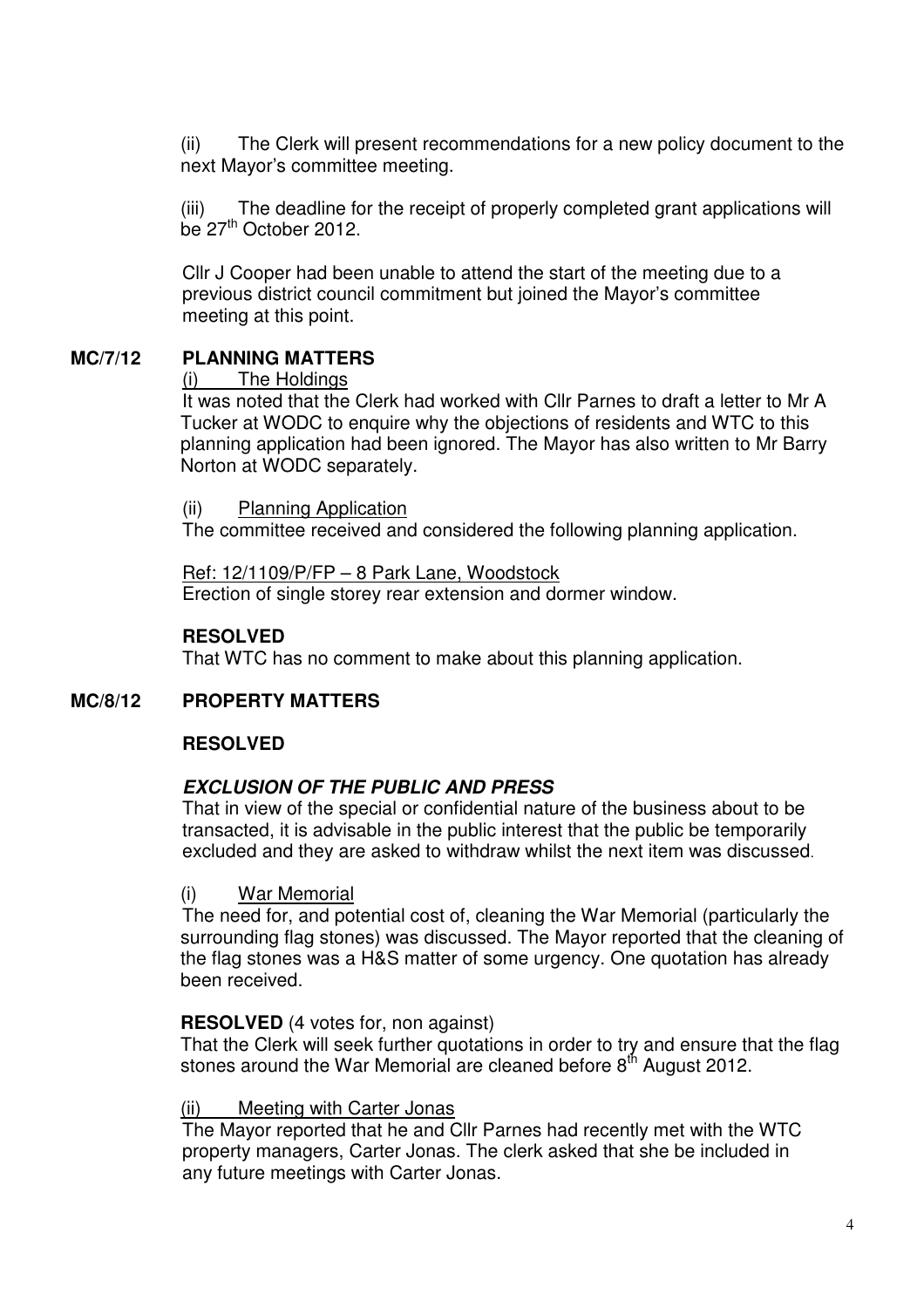# (iii) Leases and Rent Arrears

Cllr Poskitt reported on progress with various leases, reported upon the current rent arrears and also upon the meeting that she had attended at the town hall with the town clerk, finance officer and a member of Carter Jonas staff. The new CMfP, Cllr Parnes had been unable to attend this meeting.

# **The council then went back into open session.**

# **MC/9/12 TO CONSIDER POSSIBLE AMENDMENTS TO STANDING ORDERS**

The committee considered possible amendments to the Standing Orders in ` respect of:

(i) Voting powers of the Mayor/Deputy Mayor

## **RECOMMENDED**

The Mayor's Committee recommends that Standing Order 15(c) is amended to entitle the Mayor and Deputy Mayor to vote when they attend committees ex officio.

(ii) Former S.O. 72

# **RECOMMENDED**

The Mayor's Committee recommends that the former S.O. 72 "If a member of the public interrupts proceedings at any meeting the Chairman may, after warning, order that they be removed from the Council chamber, and may adjourn the meeting for such period as is necessary to restore order" is reinstated.

## **MC/10/12 DIAMOND VOLUNTEERS**

## **RESOLVED**

## **EXCLUSION OF THE PUBLIC AND PRESS**

That in view of the special or confidential nature of the business about to be transacted, it is advisable in the public interest that the public be temporarily excluded and they are asked to withdraw whilst this item was discussed.

#### (i) To Confirm Action Taken

The Mayor reported that he had approached the person approved by the full council. The person was grateful to be nominated but declined the nomination.

(ii) To Consider Other Nominations

No other nominations were made for the Diamond Volunteers Award.

The meeting finished at 8.45pm

Signed........................................................... Date:...................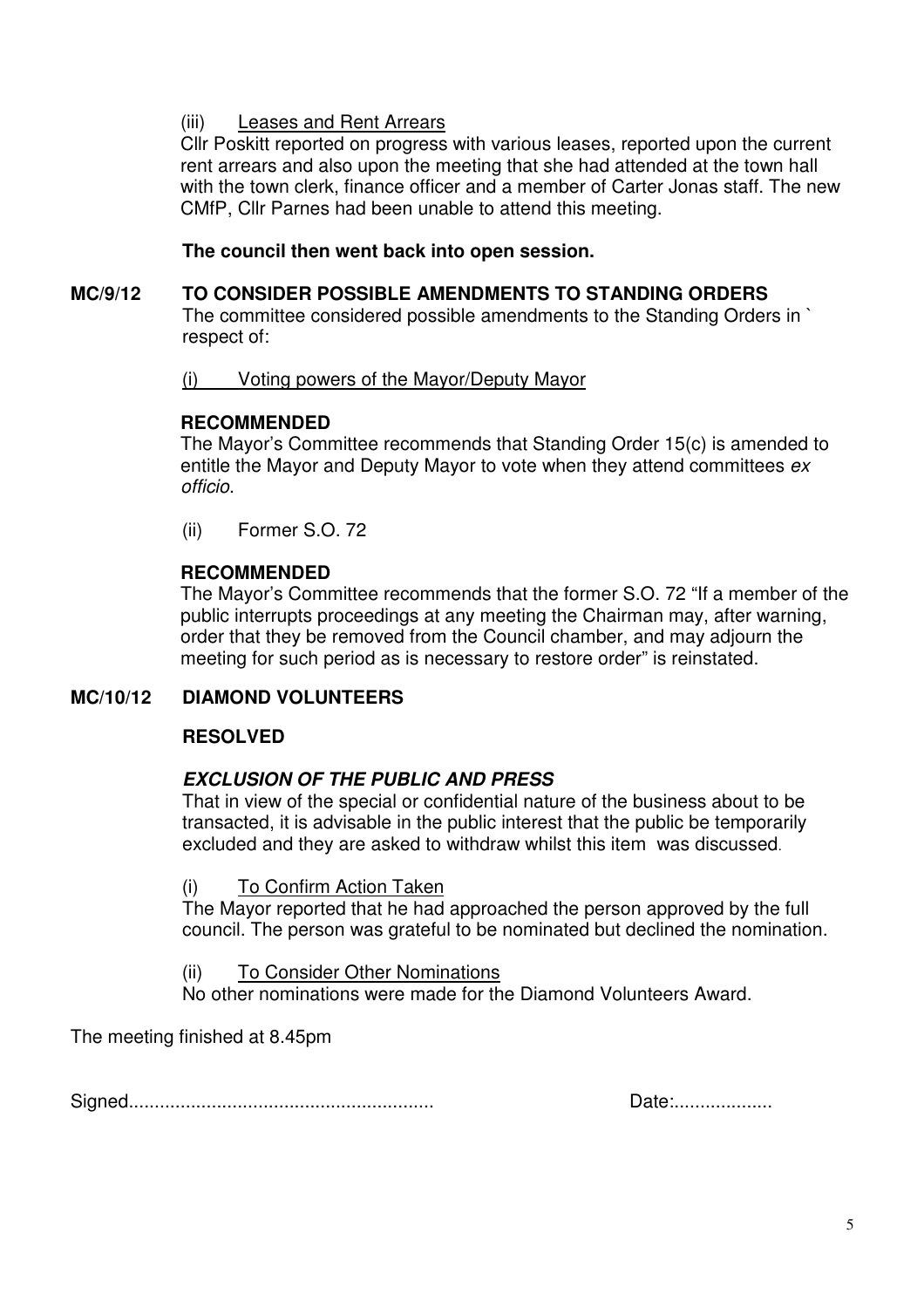# **Appendix A**

# **Mayor's Committee Terms of Reference and Delegated Powers:**

- a) General administrative matters:
	- i) Terms of reference:-
		- (1) All such matters not otherwise specified;
		- (2) Cohesion between all council policies e.g. newsletter, web site, staff ;
		- ii) Delegated powers Minor and/or urgent executive action in line with council policies;
- b) Finance:
	- i) Terms of reference all aspects of the council's financial affairs, including budgets, accounts, audits, risk, insurance, tax, financial regulations and precept;
	- ii) Delegated powers:-
		- (1) Financial Regulations provided that "The clerk may incur expenditure on behalf of the council which is necessary to carry out any repair replacement or other work which is of such extreme urgency that it must be done at once, whether or not there is any budgetary provision for the expenditure, subject to a limit of £500. The clerk shall report the action to the council as soon as practicable thereafter". The Mayor's/finance committee shall have similar powers up to a limit of £1000;
		- (2) To set a timetable for the annual budget process, subject to overrule by the council;
		- (3) To decide on all matters to do with VAT, including registration etc.;
		- (4) To decide routine adjustments in staff remuneration (other than for the clerk);
		- (5) To decide routine matters related to audit, risk management and annual accounts;

c) Personnel:-

- i) Terms of reference:-
	- (1) Administrative matters;
	- $(2)$  IT :
	- (3) Compliance with freedom of information and data protection requirements;
	- (4) Recruitment;
	- (5) The terms and conditions of employment of the Council's staff, excluding the clerk/RFO;
	- (6) The personnel policies of the council;
	- (7) Training;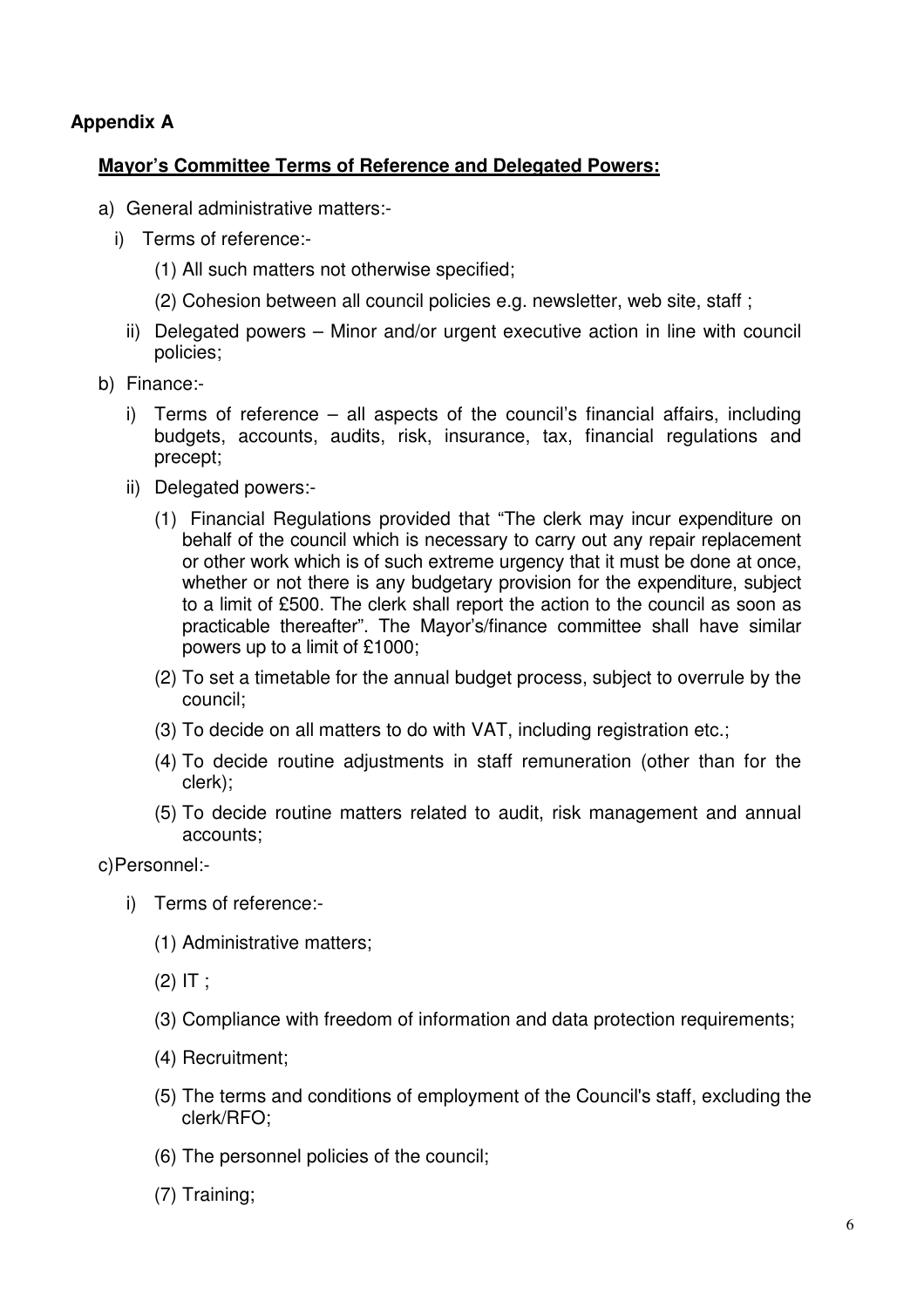- (8) The terms and conditions of employment of the clerk/RFO/proper officer; and
- (9) Annual review of staff remuneration;
- ii) Delegated powers minor, routine and/or urgent decisions in line with council policies on:-
	- (1) Administrative matters;
	- $(2)$  IT ;
	- (3) Compliance with freedom of information and data protection requirements;
	- (4) Recruitment;
	- (5) The terms and conditions of employment of the council's staff, excluding the clerk/RFO; and
	- (6) Training;
- d) Rules and constitutional:
	- i) Terms of reference:-
		- (1) Advice and comment on local government law;
		- (2) Standing Orders;
		- (3) Code of conduct;
		- (4) Other matters pertinent to the constitutional,, legal and regulatory framework within which the council, council staff and councillors operate;
	- ii) To decide minor and routine matters in line with council policies related to:-
		- (1) Standing Orders and Financial Regulations, not including changes;
		- (2) the council's legal and constitutional environment;
		- (3) the code of conduct; and
		- (4) authorization of budgeted expenditure on legal advice up to £1000;
- e) Strategy:
	- i) Terms of reference all matters of council strategy affecting the future character and integrity of the Woodstock community; and
	- ii) Delegated powers None;
- f) Planning:
	- i) Terms of reference:-
		- (1) All planning matters of concern to Woodstock;
	- ii) Delegated Powers:-
		- (1) Extensions and internal or external alterations to domestic properties where the gross application area does not exceed 25% of the floor area of the main building;